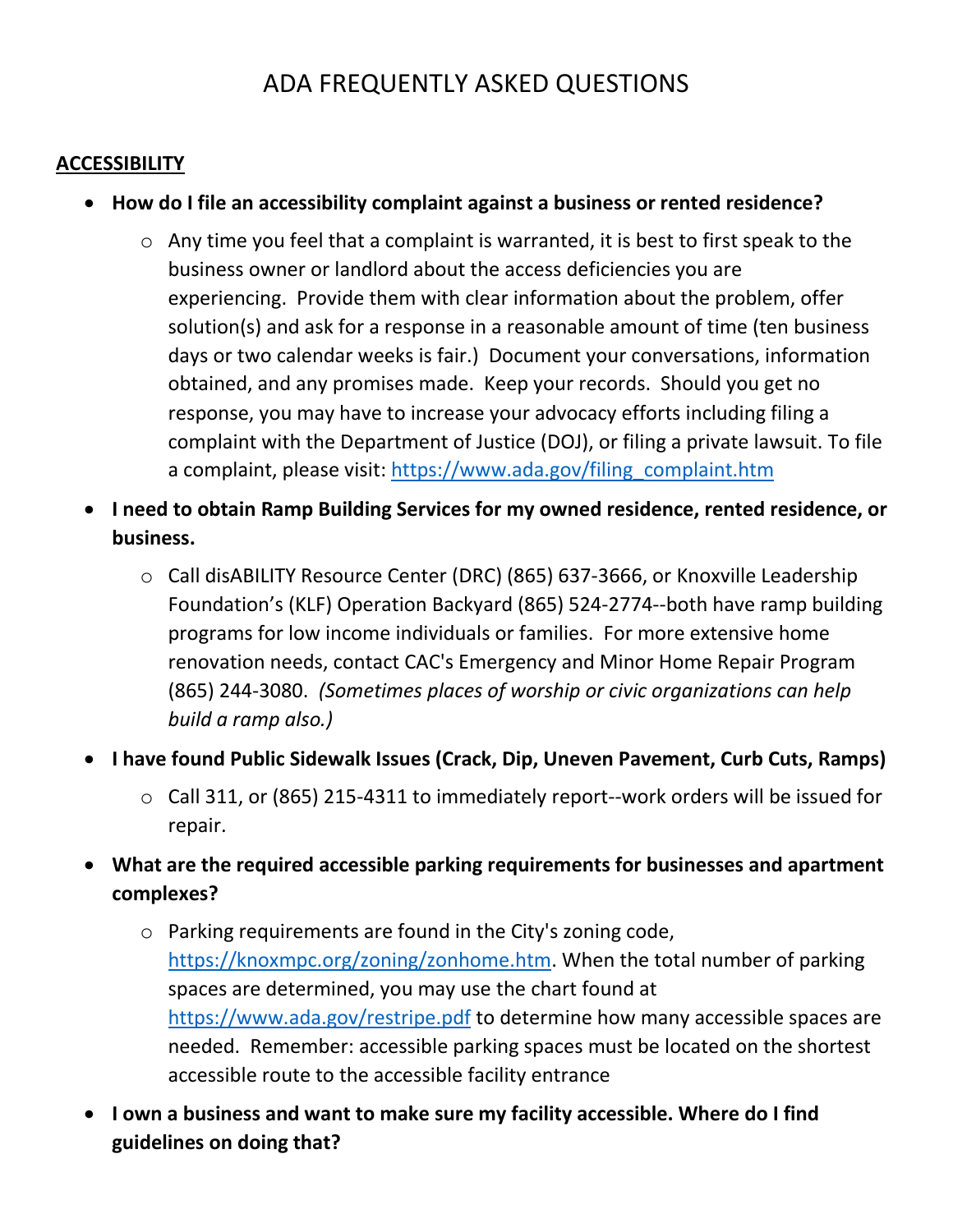- o [www.ada.gov](http://www.ada.gov/) provides information on the 2010 ADA Standards, which must be adhered to when making renovations or building a new facility. There are tax credits for businesses to increase their accessibility to people with disabilities, too. More information can be found at<https://adata.org/factsheet/quicktips-tax> and at<https://www.irs.gov/pub/irs-pdf/f8826.pdf>
- **How do I submit a Reasonable Accommodation Request?**
	- o In employment and housing, you simply relate to your employer or land lord that you may need an adjustment in your work schedule or a modification to your home. From there, explain your difficulties or needs and engage in the "interactive process" of finding the accommodation that will work for both you and the employer or landlord. More information on employment accommodations can be found at [https://www.opm.gov/policy-data](https://www.opm.gov/policy-data-oversight/disability-employment/reasonable-accommodations/)[oversight/disability-employment/reasonable-accommodations/,](https://www.opm.gov/policy-data-oversight/disability-employment/reasonable-accommodations/) and more information on housing accommodations can be found at [http://www.housing](http://www.housing-rights.org/PDF/forms/RA_RM_Packet.pdf)[rights.org/PDF/forms/RA\\_RM\\_Packet.pdf.](http://www.housing-rights.org/PDF/forms/RA_RM_Packet.pdf)

### **DISCRIMINATION**

- **I'm being discriminated against at work due to my disability**
	- o Please see additional information at [https://www.eeoc.gov/policy/docs/accommodation.html#instructions,](https://www.eeoc.gov/policy/docs/accommodation.html#instructions) and [https://askjan.org/.](https://askjan.org/)
- **I'm being discriminated against in my rented residence due to my disability**
	- o Please see additional information at [https://www.hud.gov/program\\_offices/fair\\_housing\\_equal\\_opp/disabilities/inho](https://www.hud.gov/program_offices/fair_housing_equal_opp/disabilities/inhousing) [using](https://www.hud.gov/program_offices/fair_housing_equal_opp/disabilities/inhousing) or to file a discrimination complaint please visit [https://www.hud.gov/program\\_offices/fair\\_housing\\_equal\\_opp/online](https://www.hud.gov/program_offices/fair_housing_equal_opp/online-complaint)[complaint,](https://www.hud.gov/program_offices/fair_housing_equal_opp/online-complaint) or [https://www.tn.gov/humanrights/contact-us/file-a-discrimination](https://www.tn.gov/humanrights/contact-us/file-a-discrimination-complaint.html)[complaint.html.](https://www.tn.gov/humanrights/contact-us/file-a-discrimination-complaint.html)

## **HOUSING**

- **I am a person with a disability and I am looking for information on monetary housing assistance for rent or modification help for low/fixed income individuals.**
	- o There are several options for assistance including the East Tennessee Human Resource Agency: (865) 691-2251, [https://www.ethra.org/services/3/housing](https://www.ethra.org/services/3/housing-utilities/)[utilities/;](https://www.ethra.org/services/3/housing-utilities/) Knoxville-Knox County Community Action Committee: (865) 546-3500,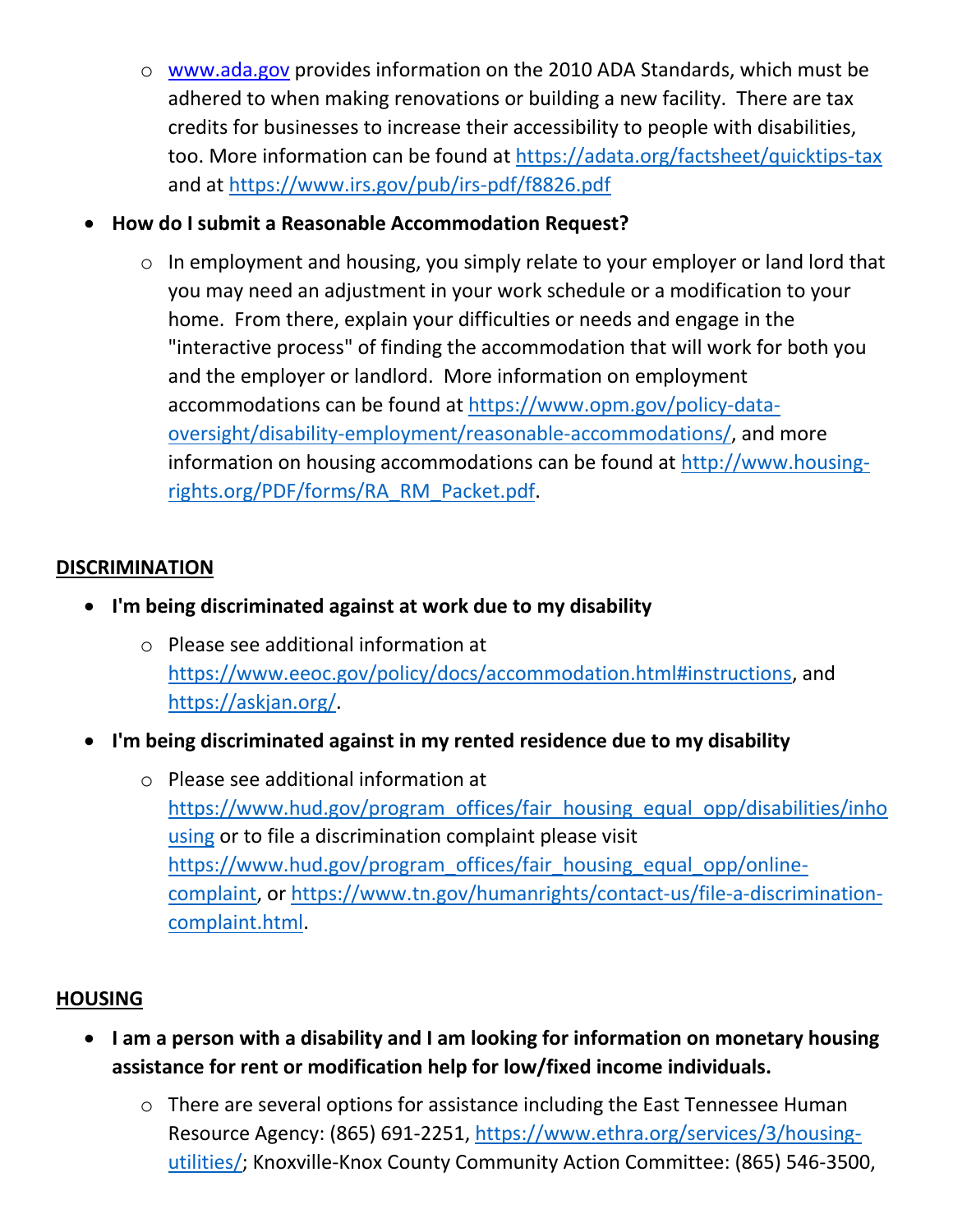[http://www.knoxcac.org/newweb/programs-services/housing-energy-services,](http://www.knoxcac.org/newweb/programs-services/housing-energy-services) Volunteer Ministry Center: (865) 525-9401, [https://www.vmcinc.org/;](https://www.vmcinc.org/) and The Salvation Army (865) 525-9401. For information on subsidized housing and how to obtain a voucher, please visit [http://www.kcdc.org/housing/.](http://www.kcdc.org/housing/)

- **I need to find a group home or long-term assisted living for a PWD or myself, what is the process?**
	- o If you have Medicaid or are on Tenncare and are receiving Social Supplemental Income (SSI), there is a little to no cost program called Employment and Community First CHOICES (ECF) that may be able to help the person with a disability get into long-term assisted living or group care. You will need to contact your Managed Care Organization (MCO) who will help in filling out the selfreferral form. This will start the enrollment process, after which a case manager will be assigned. For more information on this process please visit [https://www.tn.gov/didd/employment-and-community-first-choices.html.](https://www.tn.gov/didd/employment-and-community-first-choices.html) For other residential services please visit [https://www.sunshinekcarc.com/,](https://www.sunshinekcarc.com/) [http://www.dscommunity.com/locations/tennessee/service-areas/knoxville/,](http://www.dscommunity.com/locations/tennessee/service-areas/knoxville/) or [http://cpcenter.org/services/residential/.](http://cpcenter.org/services/residential/)

## **SERVICE ANIMALS**

- **I need a service animal; how do I obtain one?**
	- o There are several websites on which you can apply to receive a little to no cost service animal including [https://www.canineassistants.org/servicedogfaq/,](https://www.canineassistants.org/servicedogfaq/) [http://www.cci.org/locations/southeast/,](http://www.cci.org/locations/southeast/) [http://www.eyedogfoundation.org/training.php#apply,](http://www.eyedogfoundation.org/training.php#apply) [https://www.fidelco.org/prospective-clients---application-process,](https://www.fidelco.org/prospective-clients---application-process) [https://www.pawswithacause.org/i-want-a-dog/qualification-info,](https://www.pawswithacause.org/i-want-a-dog/qualification-info) and [http://wilderwood.org/Inquiry%20Form.](http://wilderwood.org/Inquiry%20Form)
- **I have a service animal but my rights to bring it with me are being denied by a business.**
	- o For information and publications regarding service animals please visit [https://www.disabilityrightstn.org/resources/service-animals,](https://www.disabilityrightstn.org/resources/service-animals) [https://www.ada.gov/service\\_animals\\_2010.htm,](https://www.ada.gov/service_animals_2010.htm) and [https://www.ada.gov/regs2010/service\\_animal\\_qa.html.](https://www.ada.gov/regs2010/service_animal_qa.html) To file a complaint with the DOJ please visit [https://www.ada.gov/filing\\_complaint.htm.](https://www.ada.gov/filing_complaint.htm)
- **I am a business and I need to know the guidelines for emotional support animals.**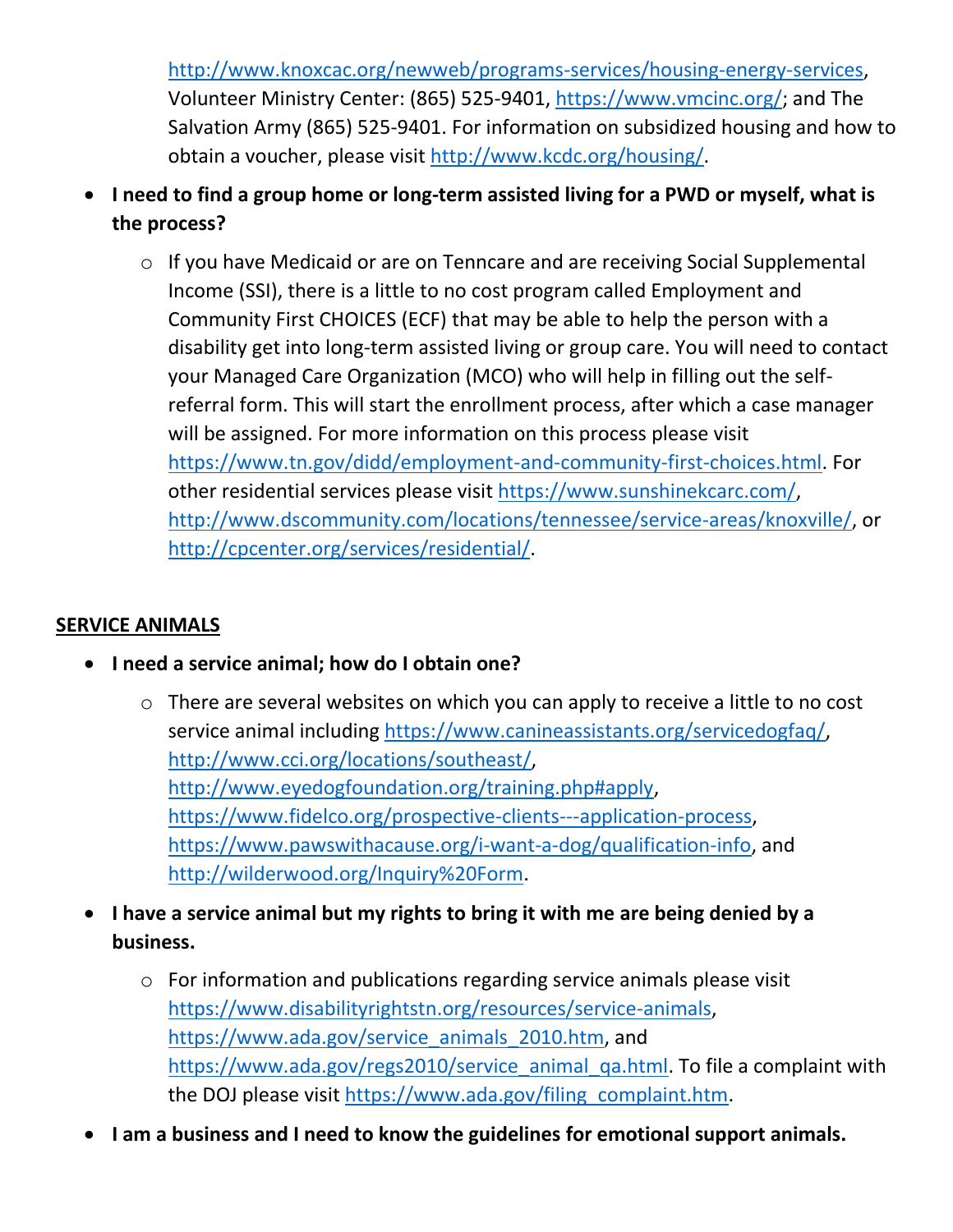- o For information and publications regarding service animals please visit [https://www.disabilityrightstn.org/resources/service-animals,](https://www.disabilityrightstn.org/resources/service-animals) [https://www.ada.gov/service\\_animals\\_2010.htm,](https://www.ada.gov/service_animals_2010.htm) [https://www.ada.gov/regs2010/service\\_animal\\_qa.html,](https://www.ada.gov/regs2010/service_animal_qa.html) and [http://www.adasoutheast.org/ada/publications/legal/Service-Animals-and-the-](http://www.adasoutheast.org/ada/publications/legal/Service-Animals-and-the-Law.php)[Law.php.](http://www.adasoutheast.org/ada/publications/legal/Service-Animals-and-the-Law.php)
- **What is the difference between different types of animals--service, emotional support, comfort, and therapy?**
	- o For clarification please see [https://adata.org/publication/service-animals-booklet.](https://adata.org/publication/service-animals-booklet)

## **ADVOCACY**

- **I am looking for advocacy resources for children with disabilities who are being mistreated at school.**
	- o Please visit [https://www.disabilityrightstn.org/,](https://www.disabilityrightstn.org/) email [GetHelp@disabilityrightstn.org,](mailto:gethelp@disabilityrightstn.org) or call (800) 342-1660.
- **I am or know of someone who is disabled and/or elderly that is suffering abuse. What resources do I have?**
	- o For more information on suspected abuse of vulnerable or elderly adults, please visit [https://www.tn.gov/humanservices/adults/adult-protective-services.html,](https://www.tn.gov/humanservices/adults/adult-protective-services.html) or call (888) 277-8366. For additional links and information please visit [http://www.knoxseniors.org/ssd/elder-abuse/.](http://www.knoxseniors.org/ssd/elder-abuse/)

## **COURT**

- **I am a person with a disability and cannot make it to my court time/date, what do I do?**
	- o Call the court in advance of your appointment to reschedule, or pay your fine prior to the court date. City Court accepts payments online and via phone at (865) 215-7500 for convenience.
- **I am deaf or HOH and need an interpreter for court or for a business meeting. How do I get one?**
	- o Request an interpreter of the court's ADA Coordinator or from the person organizing the business meeting. Area businesses that provide interpreters for the deaf are: Knoxville Center of the Deaf (KCD) [http://kcdtn.org/,](http://kcdtn.org/) (865) 579-0832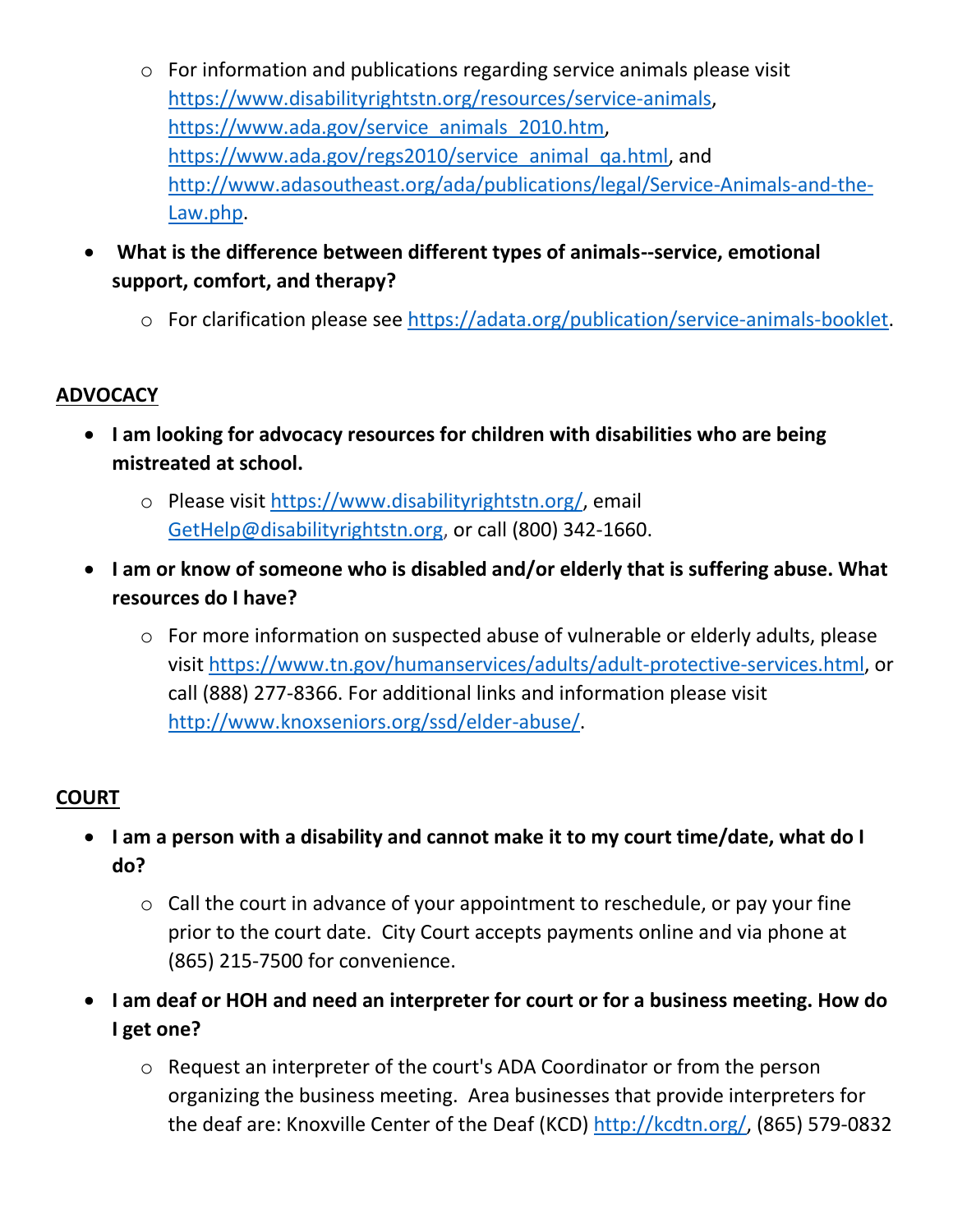and Visual Communications Interpreting (VCI) [https://www.vcinterpreting.com/,](https://www.vcinterpreting.com/) (865) 622-0999.

#### **TRANSPORTATION**

- **How do I apply for an accessible hang-tag or license plate?**
	- o Knox County Clerk's office provides a form located at [https://knoxcounty.org/clerk/pdfs/disabled\\_plate.pdf](https://knoxcounty.org/clerk/pdfs/disabled_plate.pdf) You take this form to your medical care provider and he or she signs it, confirming your need for accessible parking. Take the completed form to the County Clerk's office and you will be issued an accessible parking hang tag (placard) or license plate. For more information on disabled drivers and passengers, please see Title 55, Chapter 4, part 224 and Chapter 21, parts 1 & 2 of the Tennessee Code Annotated located at [\(https://advance.lexis.com/container?config=014CJAA5ZGVhZjA3NS02MmMzLTRl](https://advance.lexis.com/container?config=014CJAA5ZGVhZjA3NS02MmMzLTRlZWQtOGJjNC00YzQ1MmZlNzc2YWYKAFBvZENhdGFsb2e9zYpNUjTRaIWVfyrur9ud&crid=ad4f05a8-a9c4-4ee5-86d9-15209dc09322&prid=aa4a80ba-d21f-440e-b39c-ac4067277773) [ZWQtOGJjNC00YzQ1MmZlNzc2YWYKAFBvZENhdGFsb2e9zYpNUjTRaIWVfyrur9ud](https://advance.lexis.com/container?config=014CJAA5ZGVhZjA3NS02MmMzLTRlZWQtOGJjNC00YzQ1MmZlNzc2YWYKAFBvZENhdGFsb2e9zYpNUjTRaIWVfyrur9ud&crid=ad4f05a8-a9c4-4ee5-86d9-15209dc09322&prid=aa4a80ba-d21f-440e-b39c-ac4067277773) [&crid=ad4f05a8-a9c4-4ee5-86d9-15209dc09322&prid=aa4a80ba-d21f-440e](https://advance.lexis.com/container?config=014CJAA5ZGVhZjA3NS02MmMzLTRlZWQtOGJjNC00YzQ1MmZlNzc2YWYKAFBvZENhdGFsb2e9zYpNUjTRaIWVfyrur9ud&crid=ad4f05a8-a9c4-4ee5-86d9-15209dc09322&prid=aa4a80ba-d21f-440e-b39c-ac4067277773)[b39c-ac4067277773.](https://advance.lexis.com/container?config=014CJAA5ZGVhZjA3NS02MmMzLTRlZWQtOGJjNC00YzQ1MmZlNzc2YWYKAFBvZENhdGFsb2e9zYpNUjTRaIWVfyrur9ud&crid=ad4f05a8-a9c4-4ee5-86d9-15209dc09322&prid=aa4a80ba-d21f-440e-b39c-ac4067277773)
- **I cannot drive and need accessible transportation to get somewhere, what resources are available to me?**
	- o All of KAT's fixed route buses and trolleys are wheelchair accessible. If you are not able to use the fixed route system, and qualify, you may utilize KAT's paratransit LIFT service (\$3 each way) within the City. See <http://www.katbus.com/> and<http://www.katbus.com/185/LIFT> for more information. For County travel, you may utilize CAC Transit. CAC also offers a Volunteer Assisted Transportation program, whereby volunteers travel with seniors and people with disabilities who are unable to travel independently. See <http://www.knoxcac.org/newweb/programs-services/knox-county-cac-transit> for information about this program.

#### **RESOURCES**

- **I am a PWD who is looking for employment, where can I find resources to help?**
	- o There are a number of employment programs intended to assist people with disabilities in finding employment. Vocational Rehabilitation [https://www.tn.gov/humanservices/ds/vocational-rehabilitation.html,](https://www.tn.gov/humanservices/ds/vocational-rehabilitation.html) the American Jobs Center Tennessee Area [https://www.jobs4tn.gov/vosnet/Default.aspx,](https://www.jobs4tn.gov/vosnet/Default.aspx) and KAEC (Knoxville Area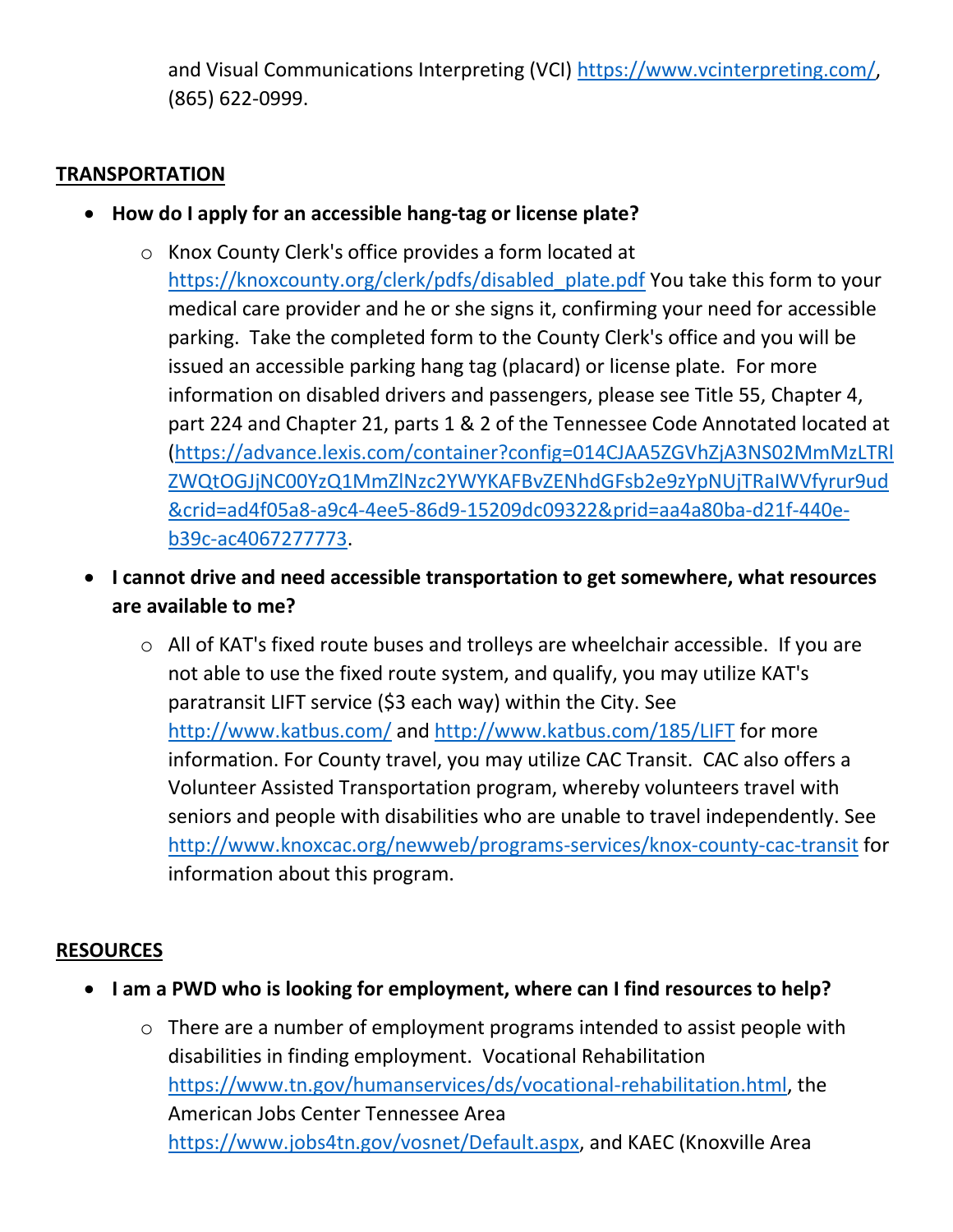Employment Consortium)<https://www.kaectn.org/> are great examples of where to go to get employment assistance. There are several disability agencies who are KAEC members including Autism Breakthrough of Knoxville, disABILITY Resource Center, Disability Rights TN, Knoxville Center of the Deaf and Tennessee School for the Deaf.

- **What is the process for applying for Social Security Disability and how long does it take to get approved?**
	- o The Social Security Administration is responsible for receiving, reviewing, and approving applications from disability income benefits. All information and applications can be found at [www.ssa.gov](http://www.ssa.gov/)
- **I am, or take care of, someone with a disability and I need information on how to get a social worker.**
	- o Often times, if you need a social worker you will be put in touch with one automatically through the entity who has been helping you. If you have not been offered a social worker, and feel you need one, please check <https://www.wellness.com/find/clinical%20social%20worker/tn/knoxville> to find a list of those you can contact, or visit [http://www.csw.utk.edu/index.html.](http://www.csw.utk.edu/index.html)
- **I am, or take care of, someone on the autism spectrum and I am looking for what resources are available.**
	- o Autism Breakthrough is a great place to start, visit them at <http://www.breakthroughknoxville.com/> to see all of their programs. Other sites to visit include Autism Site Knoxville [http://www.autismsiteknoxville.org/,](http://www.autismsiteknoxville.org/) Autism Society East Tennessee [https://www.asaetc.org/,](https://www.asaetc.org/) and Behavioral Foundations [https://behavioralfoundations.com/.](https://behavioralfoundations.com/)
- **I am, or take care of, someone with a disability and I need information about how to apply for TennCare.**
	- o For help applying you may go to any Department of Human Services (DHS) office in Tennessee, or you can call (866) 475-7879. If you have a disability and cannot visit an office, someone can come to your home to help you apply if you call the local agency on aging and disability at (866) 836-6678. For more information on TennCare and the application process, please visit [https://www.tn.gov/tenncare.html.](https://www.tn.gov/tenncare.html)
- **I am elderly and am looking for transit, senior day care, and/or other resources, how can I find these easily?**